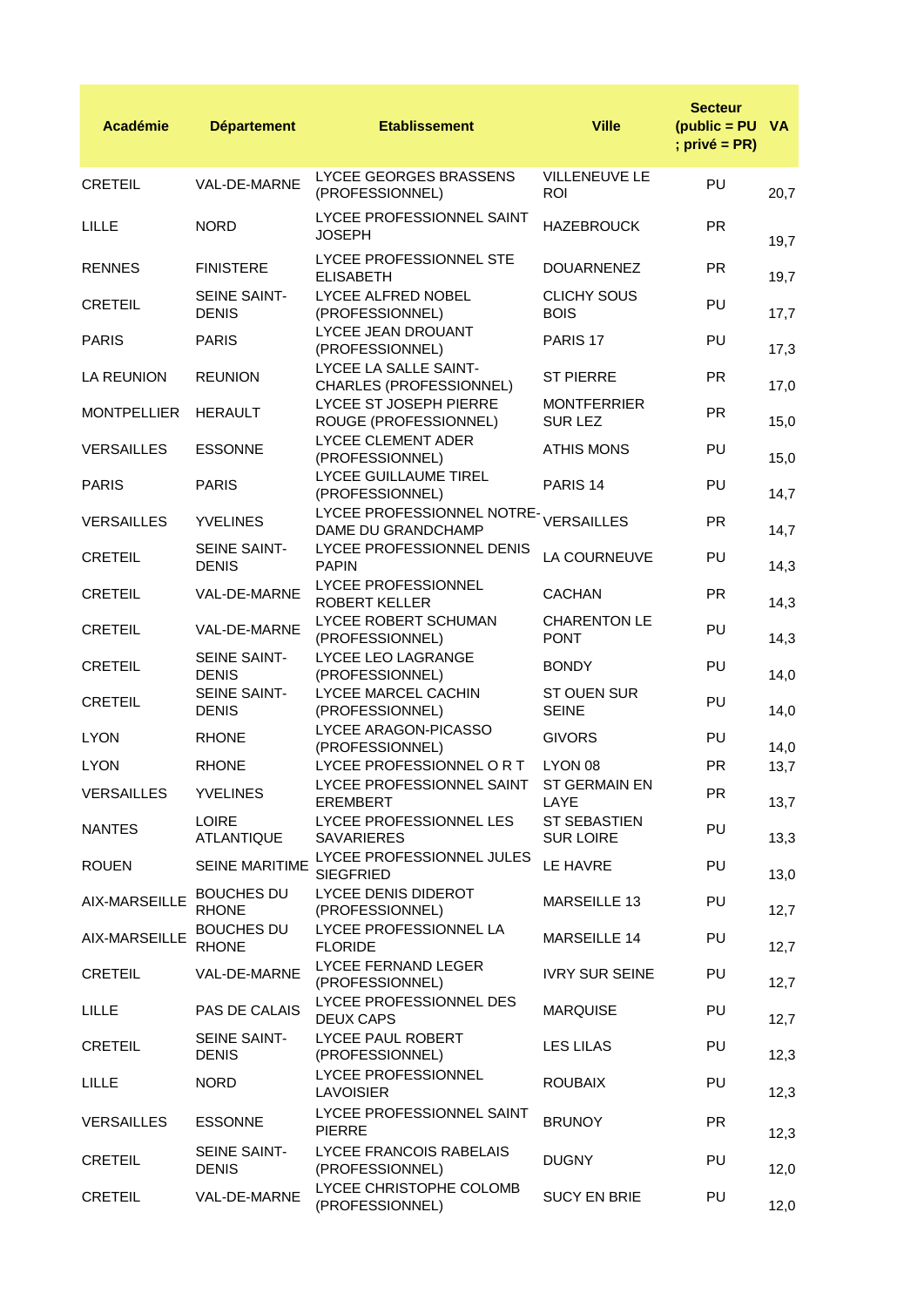| <b>DIJON</b>                       | <b>YONNE</b>                 | LYCEE PROFESSIONNEL<br><b>CHEVALIER D'EON</b>          | <b>TONNERRE</b>                     | PU        | 12,0 |
|------------------------------------|------------------------------|--------------------------------------------------------|-------------------------------------|-----------|------|
| <b>GUYANE</b>                      | <b>GUYANE</b>                | LYCEE LEOPOLD ELFORT<br>(PROFESSIONNEL)                | <b>MANA</b>                         | PU        | 12,0 |
| <b>LYON</b>                        | <b>RHONE</b>                 | <b>LYCEE FREDERIC FAYS</b><br>(PROFESSIONNEL)          | VILLEURBANNE                        | PU        | 12,0 |
| <b>PARIS</b>                       | <b>PARIS</b>                 | LYCEE PROFESSIONNEL<br><b>GUSTAVE EIFFEL</b>           | PARIS 07                            | PU        | 12,0 |
| <b>REIMS</b>                       | <b>ARDENNES</b>              | LYCEE JEAN MOULIN<br>(PROFESSIONNEL)                   | <b>REVIN</b>                        | PU        | 12,0 |
| <b>CRETEIL</b>                     | VAL-DE-MARNE                 | LYCEE PROFESSIONNEL<br><b>MICHELET</b>                 | <b>FONTENAY SOUS</b><br><b>BOIS</b> | PU        | 11,7 |
| <b>CRETEIL</b>                     | VAL-DE-MARNE                 | <b>LYCEE PROFESSIONNEL</b><br>CLAUDE-NICOLAS LEDOUX    | <b>VINCENNES</b>                    | <b>PR</b> | 11,7 |
| <b>DIJON</b>                       | <b>NIEVRE</b>                | LYCEE PROFESSIONNEL<br>PIERRE BEREGOVOY                | <b>FOURCHAMBAULT</b>                | PU        | 11,7 |
| <b>LILLE</b>                       | <b>NORD</b>                  | LYCEE PROFESSIONNEL<br>THEOPHILE LEGRAND               | MAUBEUGE                            | <b>PR</b> | 11,7 |
| NANCY-METZ                         | <b>MOSELLE</b>               | LYCEE PROFESSIONNEL LA<br><b>PROVIDENCE</b>            | <b>BOUZONVILLE</b>                  | <b>PR</b> | 11,7 |
| <b>STRASBOURG</b>                  | <b>BAS RHIN</b>              | <b>LYCEE GEORGES IMBERT</b><br>(PROFESSIONNEL)         | <b>SARRE UNION</b>                  | PU        | 11,7 |
| <b>MONTPELLIER</b>                 | <b>AUDE</b>                  | LYCEE BEAUSEJOUR<br>(PROFESSIONNEL)                    | <b>NARBONNE</b>                     | <b>PR</b> | 11,3 |
| NANCY-METZ                         | <b>MOSELLE</b>               | <b>LYCEE LOUIS CASIMIR</b><br>TEYSSIER (PROFESSIONNEL) | <b>BITCHE</b>                       | PU        | 11,3 |
| <b>RENNES</b>                      | <b>FINISTERE</b>             | LYCEE LE PARACLET<br>(PROFESSIONNEL)                   | <b>QUIMPER</b>                      | <b>PR</b> | 11,3 |
| <b>GRENOBLE</b>                    | <b>ARDECHE</b>               | LYCEE PROFESSIONNEL MARIE<br><b>RIVIER</b>             | <b>BOURG ST</b><br><b>ANDEOL</b>    | <b>PR</b> | 11,0 |
| <b>GUADELOUPE</b>                  | <b>GUADELOUPE</b>            | LYCEE HOTELIER DU GOSIER<br>(PROFESSIONNEL)            | LE GOSIER                           | PU        | 11,0 |
| <b>LA REUNION</b>                  | <b>REUNION</b>               | LYCEE PROFESSIONNEL PAUL<br>LANGEVIN                   | <b>ST JOSEPH</b>                    | PU        | 11,0 |
| LILLE                              | <b>NORD</b>                  | LYCEE PROFESSIONNEL<br><b>AUTOMOBILE ET TRANSPORTS</b> | <b>GRANDE SYNTHE</b>                | PU        | 11,0 |
| <b>NANTES</b>                      | <b>VENDEE</b>                | LYCEE JEAN MONNET<br>(PROFESSIONNEL)                   | <b>LES HERBIERS</b>                 | PU        | 11,0 |
| <b>REIMS</b>                       | <b>HAUTE MARNE</b>           | LYCEE PROFESSIONNEL<br>EUGENE DECOMBLE                 | <b>CHAUMONT</b>                     | PU        | 11,0 |
| <b>RENNES</b>                      | <b>ILLE ET VILAINE</b>       | LYCEE MARCEL CALLO<br>(PROFESSIONNEL)                  | <b>REDON</b>                        | <b>PR</b> | 11,0 |
| <b>ROUEN</b>                       | <b>SEINE MARITIME</b>        | LYCEE PROFESSIONNEL NOTRE-<br><b>DAME</b>              | <b>ELBEUF</b>                       | <b>PR</b> | 11,0 |
| <b>CLERMONT-</b><br><b>FERRAND</b> | PUY DE DOME                  | LYCEE PROFESSIONNEL LES<br><b>CORDELIERS</b>           | <b>CLERMONT</b><br><b>FERRAND</b>   | <b>PR</b> | 10,7 |
| <b>RENNES</b>                      | <b>COTES</b><br>D'ARMOR      | LYCEE PROFESSIONNEL LA<br><b>CLOSERIE</b>              | ST QUAY<br><b>PORTRIEUX</b>         | PU        | 10,7 |
| <b>RENNES</b>                      | <b>FINISTERE</b>             | LYCEE PROFESSIONNEL RENE<br><b>LAENNEC</b>             | PONT L ABBE                         | PU        | 10,7 |
| <b>VERSAILLES</b>                  | <b>YVELINES</b>              | LYCEE VAUCANSON<br>(PROFESSIONNEL)                     | <b>LES MUREAUX</b>                  | PU        | 10,7 |
| <b>CRETEIL</b>                     | SEINE SAINT-<br><b>DENIS</b> | <b>LYCEE RENE CASSIN</b><br>(PROFESSIONNEL)            | LE RAINCY                           | PU        | 10,3 |
| CRETEIL                            | SEINE SAINT-<br><b>DENIS</b> | LYCEE BLAISE PASCAL<br>(PROFESSIONNEL)                 | VILLEMOMBLE                         | PU        | 10,3 |
| <b>CRETEIL</b>                     | VAL-DE-MARNE                 | LYCEE LOUIS ARMAND<br>(PROFESSIONNEL)                  | <b>NOGENT SUR</b><br><b>MARNE</b>   | PU        | 10,3 |
| <b>LILLE</b>                       | PAS DE CALAIS                | LYCEE PROFESSIONNEL JEAN<br><b>BOSCO</b>               | <b>GUINES</b>                       | <b>PR</b> | 10,3 |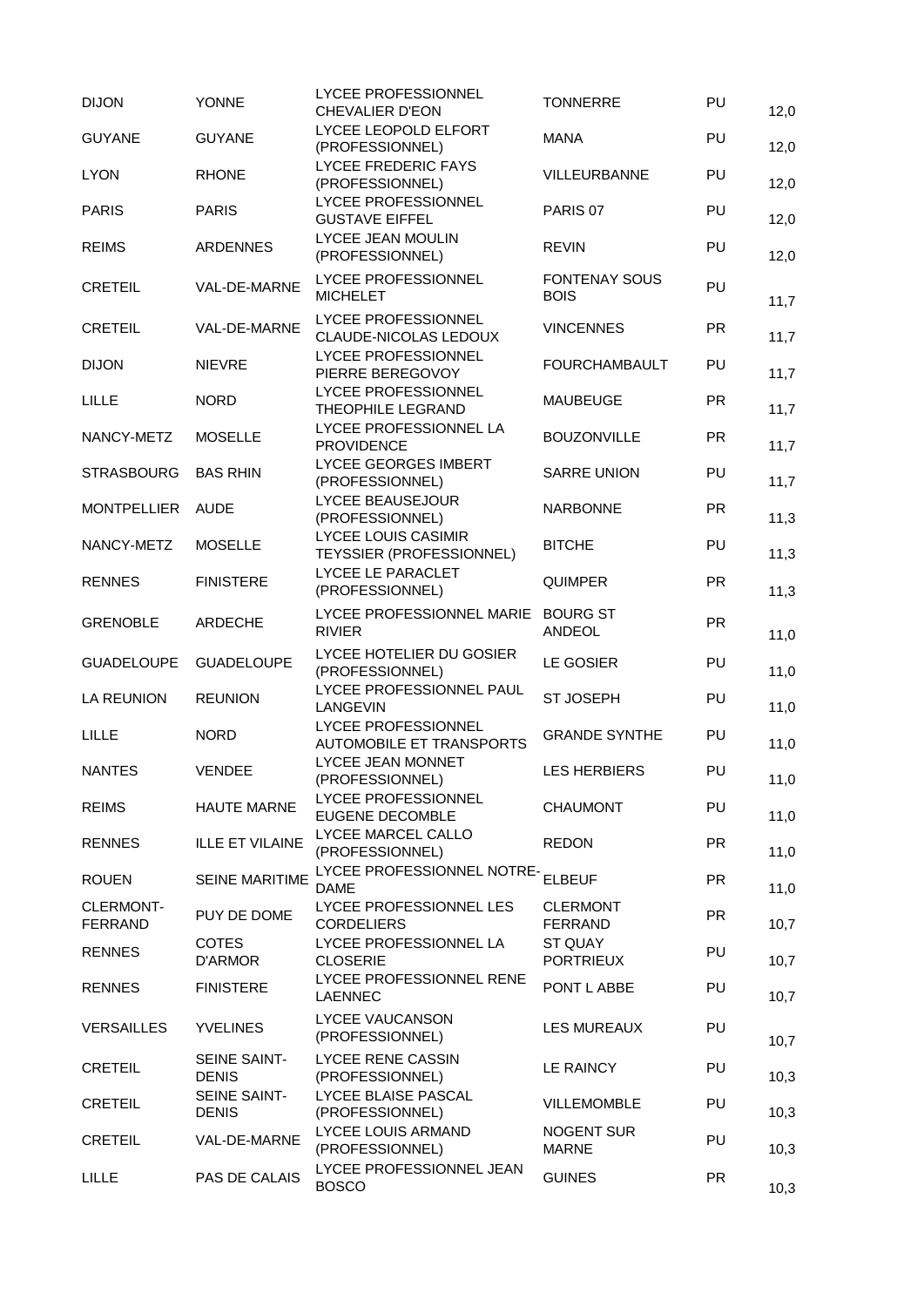| NANCY-METZ               | <b>MOSELLE</b>                        | LYCEE PROFESSIONNEL<br><b>HURLEVENT</b>               | <b>BEHREN LES</b><br><b>FORBACH</b> | PU        | 10,3 |
|--------------------------|---------------------------------------|-------------------------------------------------------|-------------------------------------|-----------|------|
| <b>PARIS</b>             | <b>PARIS</b>                          | LYCEE PROFESSIONNEL<br><b>GUSTAVE FERRIE</b>          | PARIS <sub>10</sub>                 | PU        | 10,3 |
| <b>PARIS</b>             | <b>PARIS</b>                          | <b>LYCEE PROFESSIONNEL</b><br>MARCEL DEPREZ           | PARIS <sub>11</sub>                 | PU        | 10,3 |
| <b>STRASBOURG</b>        | <b>BAS RHIN</b>                       | LYCEE PROFESSIONNEL<br>PHILIPPE-CHARLES GOULDEN       | <b>BISCHWILLER</b>                  | PU        | 10,3 |
| <b>TOULOUSE</b>          | <b>HAUTE</b><br><b>GARONNE</b>        | LYCEE PROFESSIONNEL<br>AIRBUS - TOULOUSE              | <b>TOULOUSE</b>                     | <b>PR</b> | 10,3 |
| <b>VERSAILLES</b>        | <b>ESSONNE</b>                        | <b>LYCEE PROFESSIONNEL</b><br>PIERRE MENDES FRANCE    | <b>RIS ORANGIS</b>                  | PU        | 10,3 |
| <b>GUADELOUPE</b>        | <b>GUADELOUPE</b>                     | LYCEE HYACINTHE BASTARAUD<br>(PROFESSIONNEL)          | <b>GRAND BOURG</b>                  | PU        | 10,0 |
| LILLE                    | <b>NORD</b>                           | LYCEE PROFESSIONNEL<br>ANTOINE DE SAINT EXUPERY       | <b>HALLUIN</b>                      | PU        | 10,0 |
| <b>NANTES</b>            | <b>MAYENNE</b>                        | LYCEE PROFESSIONNEL<br><b>IMMACULEE CONCEPTION</b>    | LAVAL                               | <b>PR</b> | 10,0 |
| <b>PARIS</b>             | <b>PARIS</b>                          | LYCEE PROFESSIONNEL<br>CORVISART-TOLBIAC              | PARIS <sub>13</sub>                 | PU        | 10,0 |
| <b>RENNES</b>            | <b>MORBIHAN</b>                       | LYCEE COLBERT<br>(PROFESSIONNEL)                      | <b>LORIENT</b>                      | PU        | 10,0 |
| <b>BORDEAUX</b>          | <b>PYRENEES</b><br><b>ATLANTIQUES</b> | LYCEE PROFESSIONNEL ST<br><b>JOSEPH</b>               | <b>HASPARREN</b>                    | <b>PR</b> | 9,7  |
| <b>CRETEIL</b>           | SEINE SAINT-<br><b>DENIS</b>          | LYCEE EUGENE DELACROIX<br>(PROFESSIONNEL)             | <b>DRANCY</b>                       | PU        | 9,7  |
| <b>CRETEIL</b>           | SEINE SAINT-<br><b>DENIS</b>          | <b>LYCEE PROFESSIONNEL</b><br>ROBERT SCHUMAN          | <b>DUGNY</b>                        | <b>PR</b> | 9,7  |
| <b>DIJON</b>             | <b>SAONE ET</b><br><b>LOIRE</b>       | LYCEE PROFESSIONNEL ASTIER PARAY LE MONIAL            |                                     | PU        | 9,7  |
| <b>GUADELOUPE</b>        | <b>GUADELOUPE</b>                     | LYCEE POINTE NOIRE<br>(PROFESSIONNEL)                 | POINTE NOIRE                        | PU        | 9,7  |
| LA REUNION               | <b>REUNION</b>                        | LYCEE ANTOINE DE SAINT-<br>EXUPERY (PROFESSIONNEL)    | <b>LES AVIRONS</b>                  | PU        | 9,7  |
| <b>LA REUNION</b>        | <b>REUNION</b>                        | <b>LYCEE PROFESSIONNEL</b><br>AMIRAL LACAZE           | STE CLOTILDE                        | PU        | 9,7  |
| LILLE                    | PAS DE CALAIS                         | <b>LYCEE PROFESSIONNEL</b><br>PROFESSEUR CLERC        | OUTREAU                             | PU        | 9,7  |
| <b>LILLE</b>             | PAS DE CALAIS                         | LYCEE PROFESSIONNEL SAINT<br><b>JOSEPH</b>            | <b>ST MARTIN</b><br><b>BOULOGNE</b> | <b>PR</b> | 9,7  |
| <b>MONTPELLIER</b>       | <b>HERAULT</b>                        | <b>LYCEE NEVERS</b><br>(PROFESSIONNEL)                | <b>MONTPELLIER</b>                  | <b>PR</b> | 9,7  |
| <b>NANTES</b>            | <b>VENDEE</b>                         | <b>LYCEE STE MARIE</b><br>(PROFESSIONNEL)             | <b>CHANTONNAY</b>                   | <b>PR</b> | 9,7  |
| <b>PARIS</b>             | <b>PARIS</b>                          | LYCEE PROFESSIONNEL<br><b>GASTON BACHELARD</b>        | PARIS <sub>13</sub>                 | PU        | 9,7  |
| <b>REIMS</b>             | <b>MARNE</b>                          | LYCEE ST JEAN-BAPTISTE DE<br>LA SALLE (PROFESSIONNEL) | <b>REIMS</b>                        | <b>PR</b> | 9,7  |
| <b>ROUEN</b>             | <b>SEINE MARITIME</b>                 | LYCEE PIERRE DE COUBERTIN<br>(PROFESSIONNEL)          | <b>BOLBEC</b>                       | PU        | 9,7  |
| <b>CRETEIL</b>           | <b>SEINE SAINT-</b><br><b>DENIS</b>   | <b>LYCEE LIBERTE</b><br>(PROFESSIONNEL)               | <b>ROMAINVILLE</b>                  | PU        | 9,3  |
| <b>CRETEIL</b>           | SEINE SAINT-<br><b>DENIS</b>          | <b>LYCEE SUGER</b><br>(PROFESSIONNEL)                 | <b>ST DENIS</b>                     | PU        | 9,3  |
| <b>MARTINIQUE</b>        | <b>MARTINIQUE</b>                     | LYCEE DU NORD CARAIBE<br>(PROFESSIONNEL)              | <b>BELLEFONTAINE</b>                | PU        | 9,3  |
| <b>MONTPELLIER</b>       | GARD                                  | LYCEE PROFESSIONNEL<br><b>CEVENOL</b>                 | <b>ALES</b>                         | <b>PR</b> | 9,3  |
| ORLEANS-<br><b>TOURS</b> | <b>CHER</b>                           | <b>LYCEE HENRI BRISSON</b><br>(PROFESSIONNEL)         | <b>VIERZON</b>                      | PU        | 9,3  |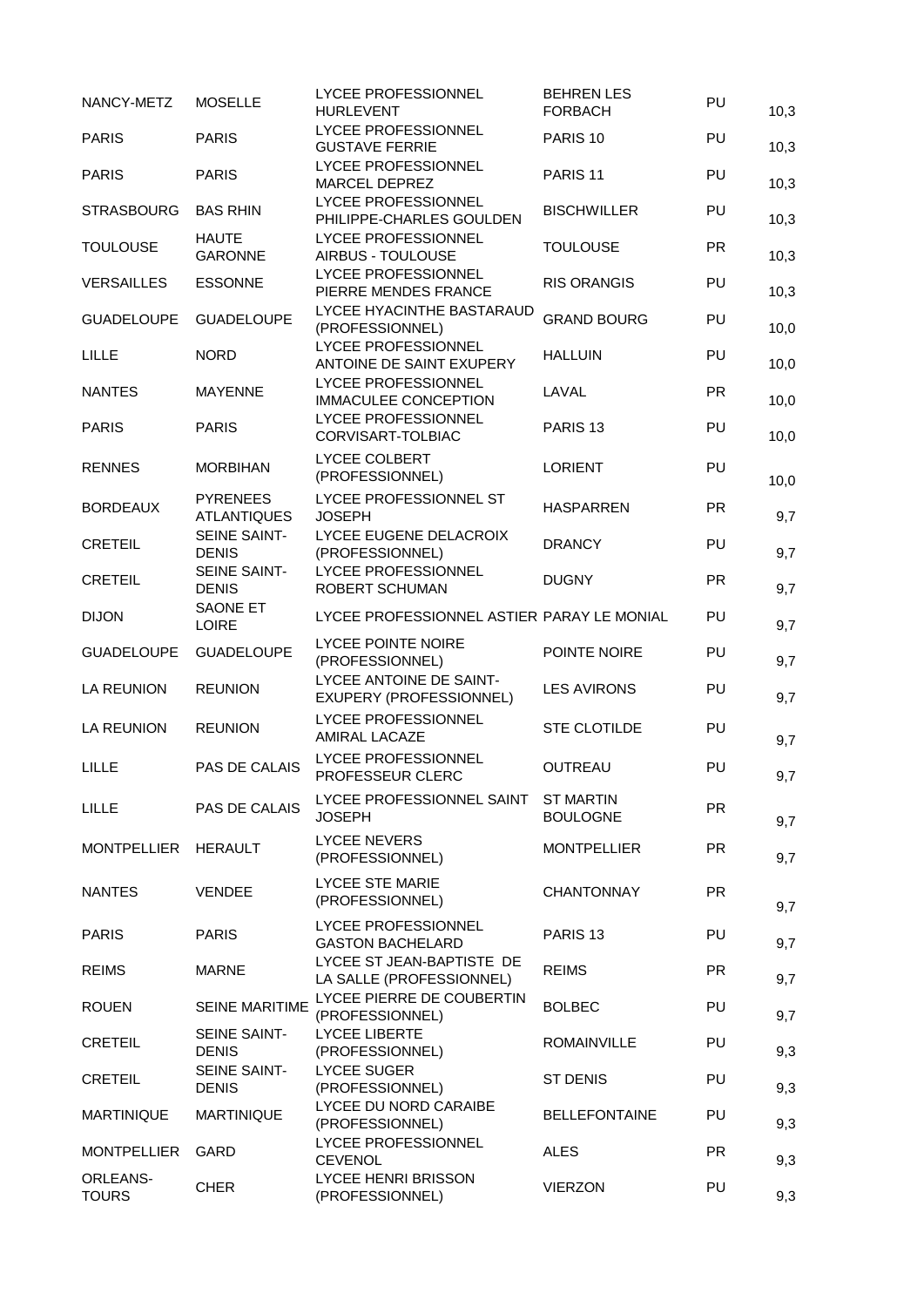| PU<br><b>PR</b><br><b>PR</b><br><b>PR</b><br><b>PR</b><br>PU<br>PU<br><b>PR</b><br>PU<br>PU | 9,3<br>9,3<br>9,3<br>9,0<br>9,0<br>9,0<br>9,0<br>9,0<br>9,0<br>9,0 |
|---------------------------------------------------------------------------------------------|--------------------------------------------------------------------|
|                                                                                             |                                                                    |
|                                                                                             |                                                                    |
|                                                                                             |                                                                    |
|                                                                                             |                                                                    |
|                                                                                             |                                                                    |
|                                                                                             |                                                                    |
|                                                                                             |                                                                    |
|                                                                                             |                                                                    |
|                                                                                             |                                                                    |
|                                                                                             | 9,0                                                                |
| PU                                                                                          | 8,7                                                                |
| <b>PR</b>                                                                                   | 8,7                                                                |
| PU                                                                                          | 8,7                                                                |
| PU                                                                                          | 8,7                                                                |
| PU                                                                                          | 8,7                                                                |
| PU                                                                                          | 8,7                                                                |
| PU                                                                                          | 8,7                                                                |
| PR.                                                                                         | 8,7                                                                |
| PU                                                                                          | 8,7                                                                |
| PU                                                                                          | 8,7                                                                |
| <b>PR</b>                                                                                   | 8,7                                                                |
| PU                                                                                          | 8,7                                                                |
| PU                                                                                          | 8,7                                                                |
| <b>PR</b>                                                                                   | 8,3                                                                |
|                                                                                             | 8,3                                                                |
| PU                                                                                          |                                                                    |
| PU                                                                                          | 8,3                                                                |
| <b>PR</b>                                                                                   | 8,3                                                                |
| PU                                                                                          | 8,3                                                                |
|                                                                                             |                                                                    |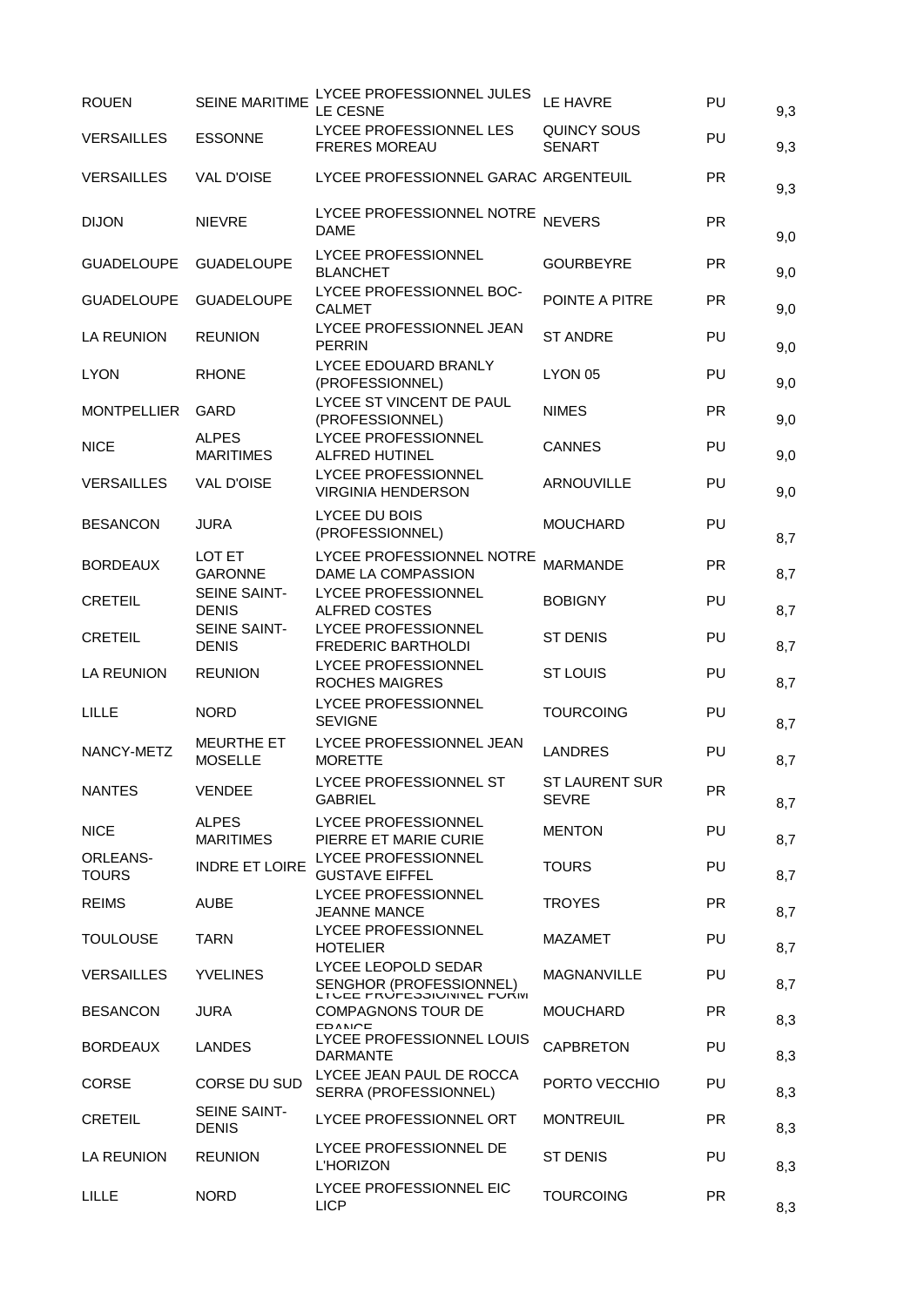| <b>LYON</b>        | <b>LOIRE</b>                        | LYCEE LA SALESIENNE<br>(PROFESSIONNEL)                       | <b>ST ETIENNE</b>                      | <b>PR</b> | 8,3 |
|--------------------|-------------------------------------|--------------------------------------------------------------|----------------------------------------|-----------|-----|
| <b>MONTPELLIER</b> | <b>HERAULT</b>                      | <b>LYCEE JEAN JAURES</b><br>(PROFESSIONNEL)                  | <b>ST CLEMENT DE</b><br><b>RIVIERE</b> | PU        | 8,3 |
| NANCY-METZ         | <b>MEUSE</b>                        | LYCEE PROFESSIONNEL EMILE<br><b>ZOLA</b>                     | <b>BAR LE DUC</b>                      | PU        | 8,3 |
| NANCY-METZ         | <b>MOSELLE</b>                      | LYCEE PROFESSIONNEL ST<br><b>ETIENNE</b>                     | <b>METZ</b>                            | <b>PR</b> | 8,3 |
| <b>NICE</b>        | <b>ALPES</b><br><b>MARITIMES</b>    | LYCEE LEONARD DE VINCI<br>(PROFESSIONNEL)                    | <b>ANTIBES</b>                         | PU        | 8,3 |
| <b>PARIS</b>       | <b>PARIS</b>                        | <b>LYCEE PROFESSIONNEL</b><br>ETIENNE DOLET                  | PARIS <sub>20</sub>                    | PU        | 8,3 |
| <b>RENNES</b>      | <b>MORBIHAN</b>                     | LYCEE SAINT JOSEPH - LA<br>SALLE (PROFESSIONNEL)             | <b>LORIENT</b>                         | <b>PR</b> | 8,3 |
| <b>AMIENS</b>      | <b>AISNE</b>                        | LYCEE JEAN DE LA FONTAINE<br>(PROFESSIONNEL)                 | CHATEAU<br><b>THIERRY</b>              | PU        | 8,0 |
| <b>CRETEIL</b>     | SEINE ET<br><b>MARNE</b>            | LYCEE DE LA MARE CARREE<br>(PROFESSIONNEL)                   | <b>MOISSY</b><br>CRAMAYEL              | PU        | 8,0 |
| <b>CRETEIL</b>     | <b>SEINE SAINT-</b><br><b>DENIS</b> | LYCEE JEAN-BAPTISTE DE LA<br>SALLE (PROFESSIONNEL)           | <b>ST DENIS</b>                        | <b>PR</b> | 8,0 |
| <b>CRETEIL</b>     | <b>SEINE SAINT-</b><br><b>DENIS</b> | <b>LYCEE MAURICE UTRILLO</b><br>(PROFESSIONNEL)              | <b>STAINS</b>                          | PU        | 8,0 |
| <b>CRETEIL</b>     | VAL-DE-MARNE                        | LYCEE FRANCOIS ARAGO<br>(PROFESSIONNEL)                      | <b>VILLENEUVE ST</b><br><b>GEORGES</b> | PU        | 8,0 |
| LILLE              | <b>NORD</b>                         | LYCEE PROFESSIONNEL ILE DE<br><b>FLANDRE</b>                 | <b>ARMENTIERES</b>                     | PU        | 8,0 |
| LILLE              | <b>NORD</b>                         | LYCEE PROFESSIONNEL LOUIS<br><b>ARMAND</b>                   | <b>JEUMONT</b>                         | PU        | 8,0 |
| <b>LYON</b>        | <b>LOIRE</b>                        | LYCEE PROFESSIONNEL LE<br><b>MARAIS SAINTE THERESE</b>       | <b>ST ETIENNE</b>                      | <b>PR</b> | 8,0 |
| <b>MARTINIQUE</b>  | <b>MARTINIQUE</b>                   | LYCEE PROFESSIONNEL PLACE<br><b>D ARMES</b>                  | <b>LE LAMENTIN</b>                     | PU        | 8,0 |
| <b>RENNES</b>      | <b>FINISTERE</b>                    | LYCEE PROFESSIONNEL LA<br>CROIX ROUGE LA SALLE               | <b>BREST</b>                           | <b>PR</b> | 8,0 |
| <b>STRASBOURG</b>  | <b>BAS RHIN</b>                     | <b>LYCEE STANISLAS</b><br>(PROFESSIONNEL)                    | <b>WISSEMBOURG</b>                     | PU        | 8,0 |
| <b>CRETEIL</b>     | <b>SEINE SAINT-</b><br><b>DENIS</b> | LYCEE PROFESSIONNEL JEAN-<br>PIERRE TIMBAUD                  | <b>AUBERVILLIERS</b>                   | PU        | 7,7 |
| <b>CRETEIL</b>     | <b>SEINE SAINT-</b><br><b>DENIS</b> | LYCEE HENRI SELLIER<br>(PROFESSIONNEL)                       | <b>LIVRY GARGAN</b>                    | PU        | 7,7 |
| <b>GRENOBLE</b>    | <b>HAUTE SAVOIE</b>                 | <b>LYCEE PROFESSIONNEL</b><br>JEANNE D ARC                   | <b>THONON LES</b><br><b>BAINS</b>      | <b>PR</b> | 7,7 |
| <b>GUADELOUPE</b>  | <b>GUADELOUPE</b>                   | LYCEE PROFESSIONNEL GERTY<br><b>ARCHIMEDE</b>                | <b>MORNE A L EAU</b>                   | PU        | 7,7 |
| LILLE              | <b>NORD</b>                         | LYCEE PROFESSIONNEL AIME<br><b>CESAIRE</b>                   | <b>LILLE</b>                           | PU        | 7,7 |
| <b>LYON</b>        | <b>AIN</b>                          | LYCEE PROFESSIONNEL<br><b>GABRIEL VOISIN</b>                 | <b>BOURG EN</b><br><b>BRESSE</b>       | PU        | 7,7 |
| <b>LYON</b>        | <b>RHONE</b>                        | LYCEE PROFESSIONNEL LES<br><b>CANUTS</b>                     | VAULX EN VELIN                         | PU        | 7,7 |
| NANCY-METZ         | <b>MEURTHE ET</b><br><b>MOSELLE</b> | LYCEE PROFESSIONNEL NOTRE<br>DAME                            | <b>MONT ST MARTIN</b>                  | <b>PR</b> | 7,7 |
| NANCY-METZ         | <b>MEURTHE ET</b><br><b>MOSELLE</b> | LYCEE PROFESSIONNEL<br>REGIONAL DU TOULOIS                   | <b>TOUL</b>                            | PU        | 7,7 |
| <b>PARIS</b>       | <b>PARIS</b>                        | LI ULE JAINI-JEAN DE<br>MONTMARTRE<br><b>IDDAEECCIAMMEL\</b> | PARIS <sub>18</sub>                    | <b>PR</b> | 7,7 |
| <b>POITIERS</b>    | <b>CHARENTE</b>                     | LYCEE PROFESSIONNEL SILLAC ANGOULEME                         |                                        | PU        | 7,7 |
| <b>REIMS</b>       | <b>MARNE</b>                        | LYCEE PROFESSIONNEL YSER                                     | <b>REIMS</b>                           | PU        | 7,7 |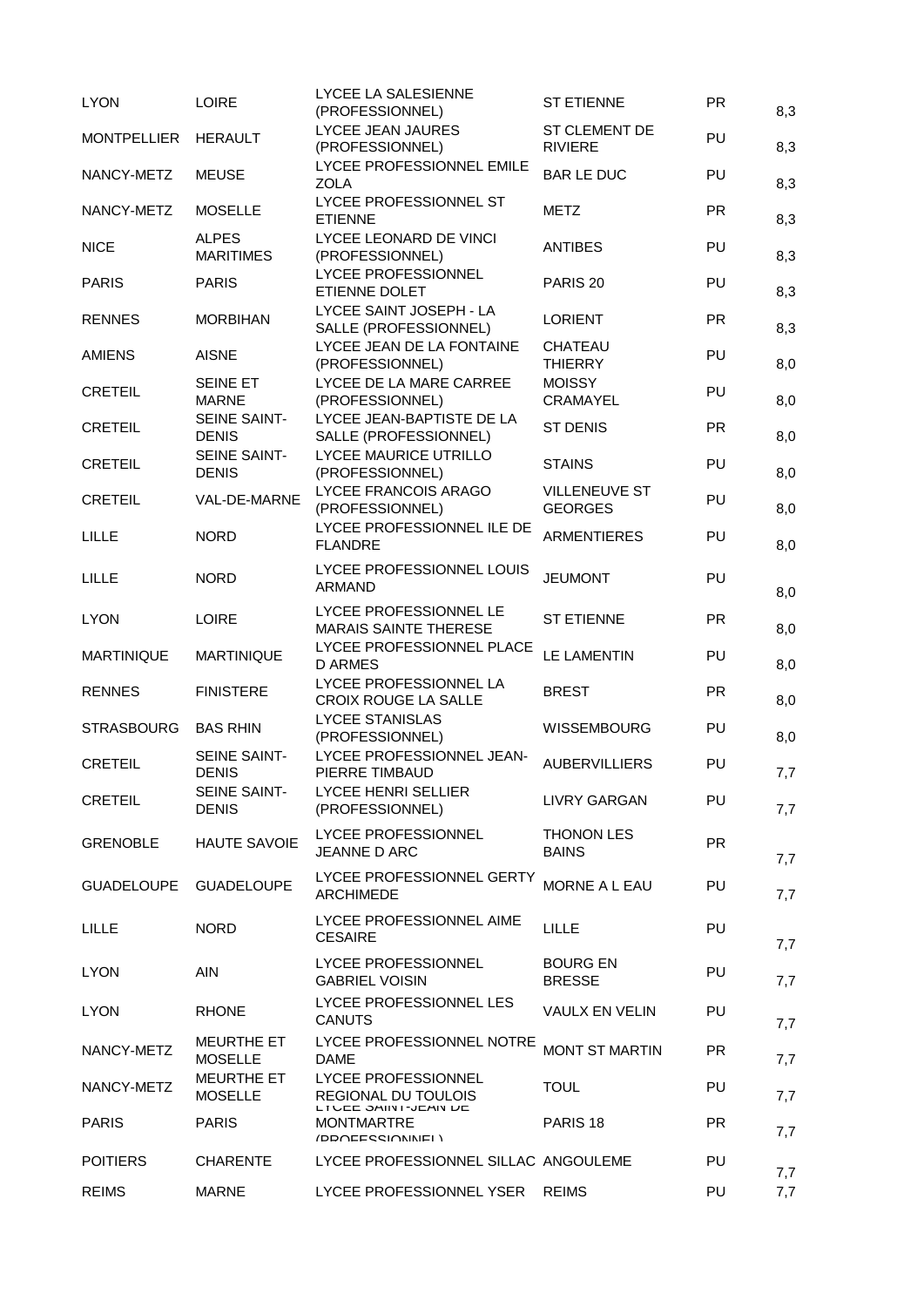| <b>ROUEN</b>                       | <b>SEINE MARITIME</b>               | LYCEE RAYMOND QUENEAU<br>(PROFESSIONNEL)                   | <b>YVETOT</b>                           | PU        | 7,7 |
|------------------------------------|-------------------------------------|------------------------------------------------------------|-----------------------------------------|-----------|-----|
| <b>CLERMONT-</b><br><b>FERRAND</b> | PUY DE DOME                         | LYCEE BLAISE PASCAL<br>(PROFESSIONNEL)                     | <b>AMBERT</b>                           | PU        | 7,3 |
| <b>CRETEIL</b>                     | SEINE SAINT-<br><b>DENIS</b>        | LYCEE PROFESSIONNEL<br><b>ARTHUR RIMBAUD</b>               | LA COURNEUVE                            | PU        | 7,3 |
| <b>CRETEIL</b>                     | <b>SEINE SAINT-</b><br><b>DENIS</b> | LYCEE JEAN MOULIN<br>(PROFESSIONNEL)                       | LE BLANC MESNIL                         | PU        | 7,3 |
| <b>CRETEIL</b>                     | VAL-DE-MARNE                        | LYCEE LOUISE MICHEL<br>(PROFESSIONNEL)                     | <b>CHAMPIGNY SUR</b><br><b>MARNE</b>    | PU        | 7,3 |
| <b>CRETEIL</b>                     | VAL-DE-MARNE                        | LYCEE JOHANNES GUTENBERG<br>(PROFESSIONNEL)                | <b>CRETEIL</b>                          | PU        | 7,3 |
| <b>CRETEIL</b>                     | VAL-DE-MARNE                        | LYCEE PROFESSIONNEL LA<br><b>SOURCE</b>                    | <b>NOGENT SUR</b><br><b>MARNE</b>       | PU        | 7,3 |
| <b>GRENOBLE</b>                    | <b>ARDECHE</b>                      | LYCEE PROFESSIONNEL MARC<br><b>SEGUIN</b>                  | <b>ANNONAY</b>                          | <b>PR</b> | 7,3 |
| <b>LA REUNION</b>                  | <b>REUNION</b>                      | LYCEE PROFESSIONNEL VUE<br><b>BELLE</b>                    | <b>ST PAUL</b>                          | PU        | 7,3 |
| <b>LYON</b>                        | <b>RHONE</b>                        | LYCEE PROFESSIONNEL SAINT<br><b>JOSEPH</b>                 | LYON 07                                 | <b>PR</b> | 7,3 |
| <b>MONTPELLIER</b>                 | <b>HERAULT</b>                      | LYCEE JULES GUESDE<br>(PROFESSIONNEL)                      | <b>MONTPELLIER</b>                      | PU        | 7,3 |
| NANCY-METZ                         | <b>VOSGES</b>                       | LYCEE PIERRE MENDES<br>FRANCE (PROFESSIONNEL)              | <b>EPINAL</b>                           | PU        | 7,3 |
| <b>NANTES</b>                      | <b>VENDEE</b>                       | LYCEE NOTRE DAME<br>(PROFESSIONNEL)                        | <b>CHALLANS</b>                         | <b>PR</b> | 7,3 |
| <b>ORLEANS-</b><br><b>TOURS</b>    | <b>INDRE ET LOIRE</b>               | LYCEE PROFESSIONNEL HENRI<br><b>BECQUEREL</b>              | <b>TOURS</b>                            | PU        | 7,3 |
| <b>PARIS</b>                       | <b>PARIS</b>                        | LYCEE PROFESSIONNEL<br><b>HECTOR GUIMARD</b>               | PARIS <sub>19</sub>                     | PU        | 7,3 |
| <b>RENNES</b>                      | <b>MORBIHAN</b>                     | <b>LYCEE BROCELIANDE</b><br>(PROFESSIONNEL)                | <b>GUER</b>                             | PU        | 7,3 |
| <b>STRASBOURG</b>                  | <b>BAS RHIN</b>                     | <b>LYCEE GUTENBERG</b><br>(PROFESSIONNEL)                  | <b>ILLKIRCH</b><br><b>GRAFFENSTADEN</b> | PU        | 7,3 |
| <b>VERSAILLES</b>                  | <b>YVELINES</b>                     | LYCEE PROFESSIONNEL<br>LUCIEN RENE DUCHESNE                | LA CELLE ST<br><b>CLOUD</b>             | PU        | 7,3 |
| AIX-MARSEILLE                      | <b>BOUCHES DU</b><br><b>RHONE</b>   | LYCEE PROFESSIONNEL<br>FREDERIC MISTRAL                    | MARSEILLE 08                            | PU        | 7,0 |
| <b>CRETEIL</b>                     | SEINE SAINT-<br><b>DENIS</b>        | LYCEE PAUL LE ROLLAND<br>(PROFESSIONNEL)                   | <b>DRANCY</b>                           | PU        | 7,0 |
| <b>CRETEIL</b>                     | SEINE SAINT-<br><b>DENIS</b>        | LYCEE AUGUSTE BLANQUI<br>(PROFESSIONNEL)                   | <b>ST OUEN</b>                          | PU        | 7,0 |
| <b>LYON</b>                        | <b>RHONE</b>                        | LYCEE PROFESSIONNEL<br><b>FRANCOIS CEVERT</b>              | <b>ECULLY</b>                           | PU        | 7,0 |
| <b>NICE</b>                        | <b>VAR</b>                          | LYCEE PROFESSIONNEL SAINT<br><b>JOSEPH</b>                 | <b>OLLIOULES</b>                        | <b>PR</b> | 7,0 |
| <b>VERSAILLES</b>                  | <b>YVELINES</b>                     | LYCEE CONDORCET<br>(PROFESSIONNEL)                         | LIMAY                                   | PU        | 7,0 |
| AIX-MARSEILLE                      | <b>BOUCHES DU</b><br><b>RHONE</b>   | LYCEE PROFESSIONNEL JEAN<br>LURCAT                         | <b>MARTIGUES</b>                        | PU        | 6,7 |
| <b>BORDEAUX</b>                    | <b>GIRONDE</b>                      | LYCEE PROFESSIONNEL DE L<br><b>ESTUAIRE</b>                | <b>BLAYE</b>                            | PU        | 6,7 |
| <b>CAEN</b>                        | <b>MANCHE</b>                       | LYCEE CLAUDE LEHEC<br>(PROFESSIONNEL)                      | ST HILAIRE DU<br><b>HARCOUET</b>        | PU        | 6,7 |
| <b>CLERMONT-</b><br><b>FERRAND</b> | <b>ALLIER</b>                       | LYCEE GENEVIEVE VINCENT<br>(PROFESSIONNEL)                 | <b>COMMENTRY</b>                        | PU        | 6,7 |
| <b>CLERMONT-</b><br><b>FERRAND</b> | <b>HAUTE LOIRE</b>                  | LYCEE PROFESSIONNEL NOTRE MONISTROL SUR<br>DAME DU CHATEAU | <b>LOIRE</b>                            | <b>PR</b> | 6,7 |
| <b>CRETEIL</b>                     | SEINE SAINT-<br><b>DENIS</b>        | LYCEE PROFESSIONNEL<br>HELENE BOUCHER                      | <b>TREMBLAY EN</b><br><b>FRANCE</b>     | PU        | 6,7 |